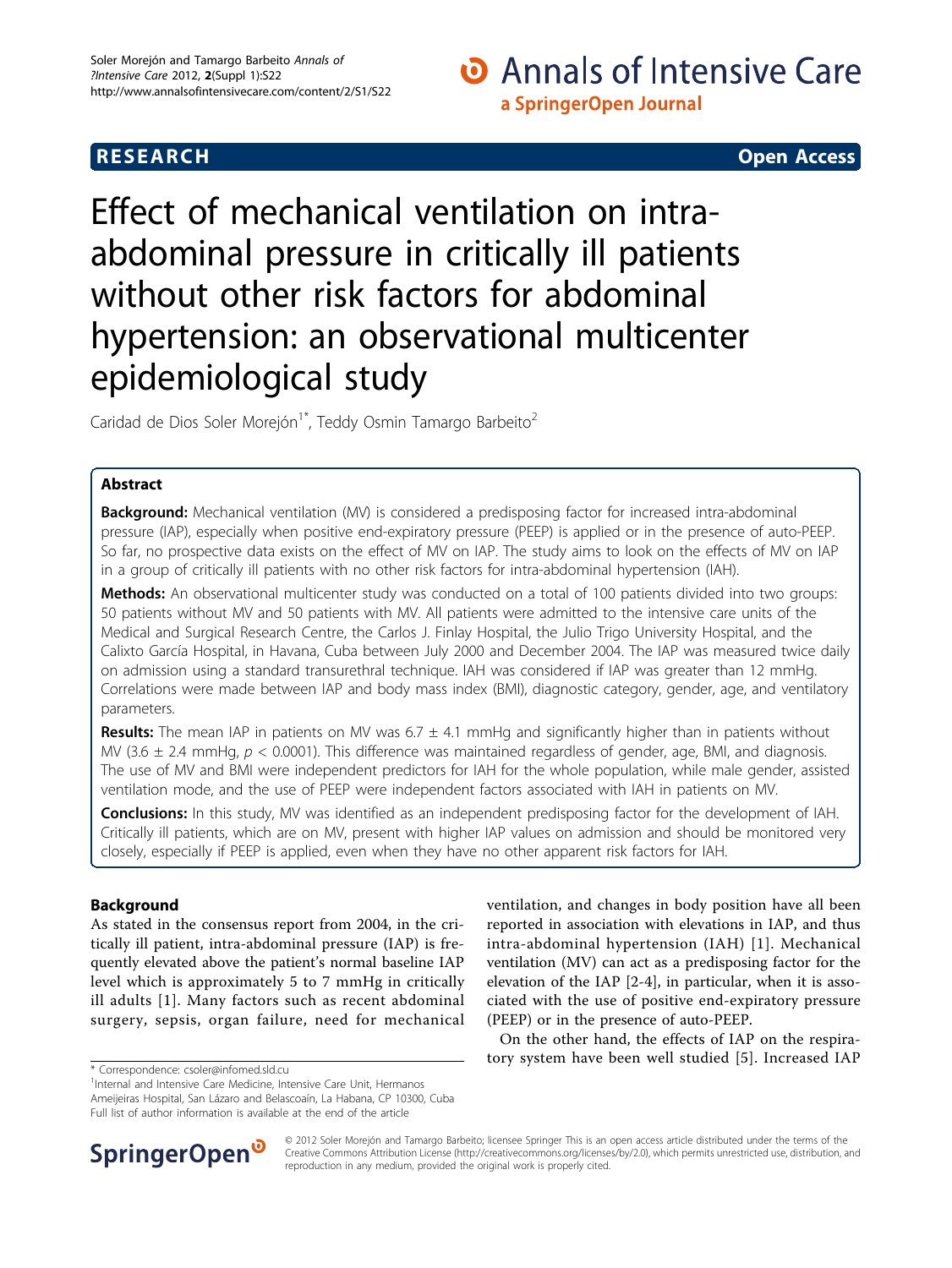affects respiratory function with a profound impact on daily clinical practice [\[5](#page-10-0)]. The changes associated with elevated IAP include increased chest wall elastance (or thus decreased compliance), cranial shift of the diaphragm, with consequent reduction in the lung volume and atelectasis formation, lung edema, ventilator-induced lung injury, and reduced lymphatic flow in normal and impaired lungs [[5\]](#page-10-0).

The situation turns more complicated when the patient at risk for IAH is being mechanically ventilated because under analgosedation and/or muscle relaxation, the typical signs and symptoms of complications such as abscesses or intra-abdominal fluid collections, hematomas, or even diffuse peritonitis could be masked. These conditions, that can be very deleterious through the wellknown effects of IAH on hemodynamics, respiratory and renal function, hepatosplanchnic perfusion and, therefore, for the whole body [[2](#page-10-0),[6,7](#page-10-0)] could be aggravated by the use of MV per se.

The aim of the present study is to look on the effects of MV on baseline IAP values in critically ill patients. To the best of our knowledge, this has not been studied before. So far, no prospective data is available on the effect of MV on IAP although this situation is of special importance for intensive care unit (ICU) patients.

# Methods

# Patients

An observational multicenter and prospective study was conducted including a total of 100 critically ill patients without apparent risk factors for IAH other than the use of MV. The patients were admitted at the ICUs of the Medical and Surgical Research Centre, the Carlos J. Finlay Hospital, the Julio Trigo University Hospital, and the Calixto García Hospital between July 2000 and December 2004.

Patients of both genders were consecutively included according to feasibility criteria (the availability of resources for the measurement and the presence of the investigator in charge of the measurements). After their inclusion, the patients were separated into two groups: 50 critically ill patients were mechanically ventilated and 50 critically ill patients were not mechanically ventilated.

The criteria for the selection of the sample were established as follows:

Inclusion criteria include:

• patients with no abdominal medical or surgical pathology for the last 3 months or during the first 24 h before entry and

• patients that had a vesical catheter already in place, without signs of urinary tract infection or urologic sepsis.

Exclusion criteria (to avoid other factors related to IAH) were as follows:

• patients with abdominal surgery or with suspicion of a surgical abdomen, abdominal distension, ascites, present or recent pregnancy, and abdominal or pelvic trauma and

• patients who were administered a volume of fluids higher than 5 l of crystalloids or colloids in the preceding 24 h.

The recruited patients were distributed in each of the five pre-established age groups  $\left($  < 30, 31 to 40, 41 to 50, 51 to 60 and, finally, 60 years and older). In relation with the diagnosis, the patients were also separated into two major categories, medical and surgical; the latter was divided into elective, emergency (E), and trauma (T) patients. The indications for MV in the medical patients were categorized as follows: respiratory failure (RF), cerebrovascular problems with diminished mental status (GCS<8), acute myocardial infarction (AMI), metabolic disorders (MD), congestive heart failure (CHF), and others; in the surgical group, the elective patients corresponded to cardiovascular surgery (CVS) and neurosurgery (NS).

# Measurements

The IAP was measured in each patient according to Cheatham and Safcsak's technique [[8\]](#page-10-0), but instead of using a transducer, a column with a scale in centimeter of water ( $\text{cmH}_2\text{O}$ ) was added to the urinary drainage system (Figure [1\)](#page-2-0). Two measurements at end expiration with a 6-h interval were done during the first 24 h by the same investigator in order to avoid interobserver variability. The intravesical saline volume was 100 ml as was a common practice at that time. With the patient in supine position, the zero reference was placed at the mid-axillary line using the superior iliac crest as the reference point. Each IAP value was obtained by manometry ( $cmH<sub>2</sub>O$ ) and recalculated in millimeter mercury using the conversion factor (1 cmH<sub>2</sub>O = 0.74 mmHg). The two IAP values obtained in each patient were averaged, and the results were entered in a database. The total number of measurements was 200. As stated by the consensus, IAH was considered when the measured IAP values exceeded 12 mmHg [[1](#page-10-0)].

Four ventilation modes were used: controlled mechanical ventilation (CMV), assisted/controlled ventilation (ACV), pressure support ventilation (PSV), and continuous positive airway pressure (CPAP). The patients were sedated to obtain a Ramsay score of 4 to 5 when receiving mechanical controlled ventilation and a Ramsay score of 2 to 3 in the ACV mode and PSV. Patients on CPAP ventilation were sedated only if necessary. No relaxing agents were used.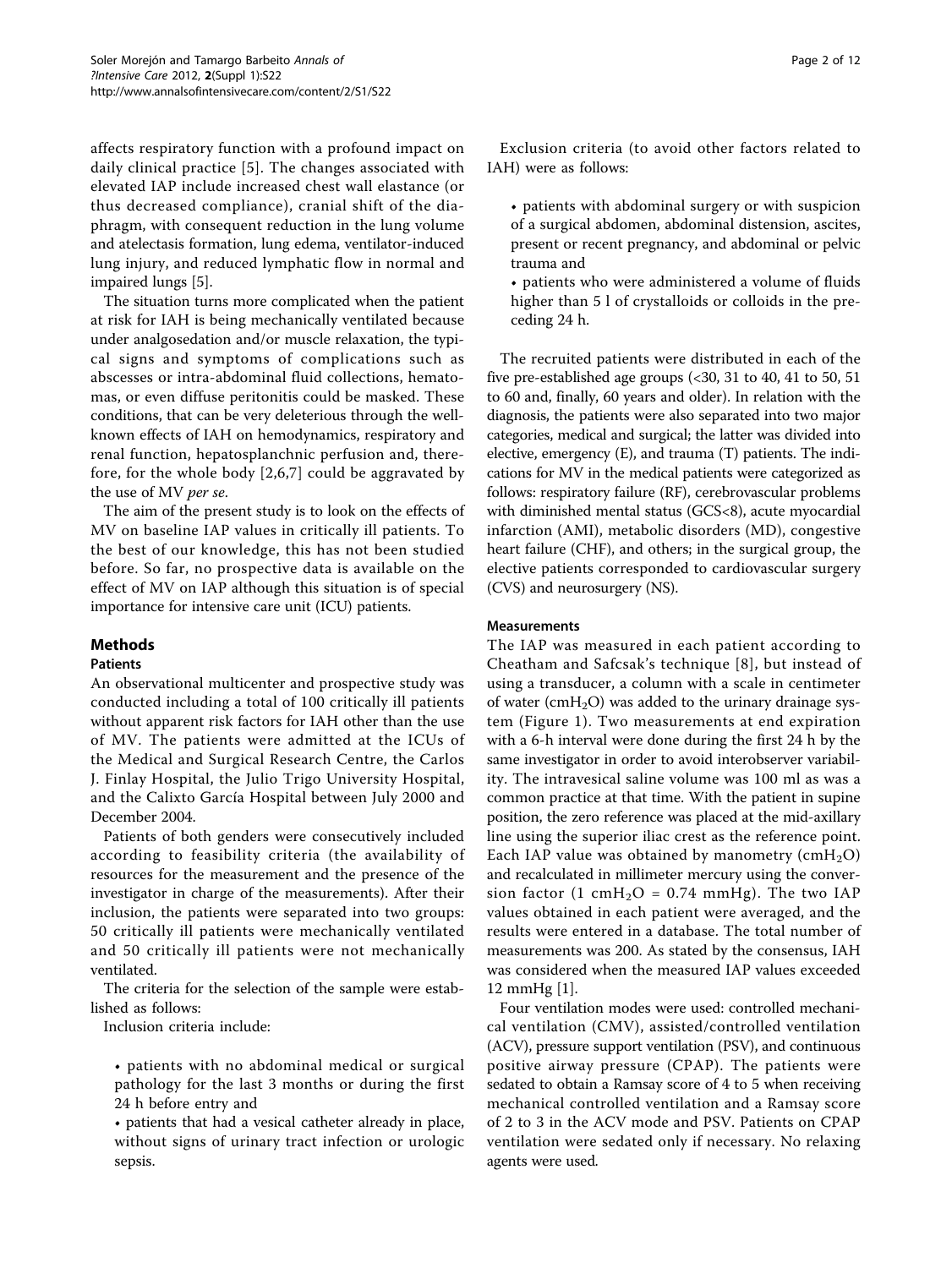<span id="page-2-0"></span>

## Statistical analysis

The Statistical Package for Social Sciences (SPSS for Windows version 16.0 software, SPSS Inc., Chicago, IL, USA) was used in order to organize, validate, and analyze the collected data. Indicators of central tendency and dispersion: medians, means, standard deviations, and 95% confidence intervals (CI) were estimated for quantitative variables, while frequencies and percentages were used for qualitative variables. Two-sample paired  $t'$  test was used to evaluate the differences of means in two samples, and the Mann-Whitney U test was used to evaluate the differences of means in two independent samples and non-normality assumption. The Kruskal-Wallis test was used to compare more than two means. The chi-square test with Yates' correction for continuity or Fisher's exact test was used wherever appropriate in order to identify the differences between categorical variables. Pearson correlation test was also applied to find out any association between ventilation parameters and IAP.

A multiple linear regression model was applied for the whole patient population to assess the independent influence of age, gender, body mass index (BMI), and MV on IAP. With the ventilated group, a multiple linear regression model was applied for assessing the independent influence of age, gender, BMI, PEEP, minute volume, and PSV mode on IAP.

A  $p$  value of <0.05 was considered to be significant for all the statistical tests. Tables and figures were constructed in order to present the most relevant findings. The primary endpoint in the study was the effect of MV on IAP values.

The protocol was approved by the local ethics committees, and informed consent was provided by patients or next of kin before the study inclusion. The IAP measurements had no interference with other diagnostic or therapeutic procedures, according to the Council for International Organizations of Medical Sciences recommendations [\[9\]](#page-10-0) and Helsinki Declaration [[10](#page-10-0)].

# Results

One hundred patients were included in this study. The general characteristics are shown in Table [1](#page-3-0). Ventilated and non-ventilated groups were similar in quantity, gender, age, and BMI. Concerning APACHE II, there was a trend to higher values in ventilated patients, though there was no statistical significance.

The IAP was significantly higher ( $p < 0.0001$ ) in the ventilated patients (6.7  $\pm$  4.1 mmHg) compared to the non-ventilated patients  $(3.5 \pm 2.4 \text{ mmHg})$ , and concordantly, the abdominal perfusion pressure (APP, calculated as mean arterial pressure minus IAP) was lower in the ventilated patients  $(85.3 \pm 21.7 \text{ mmHg})$ . IAH was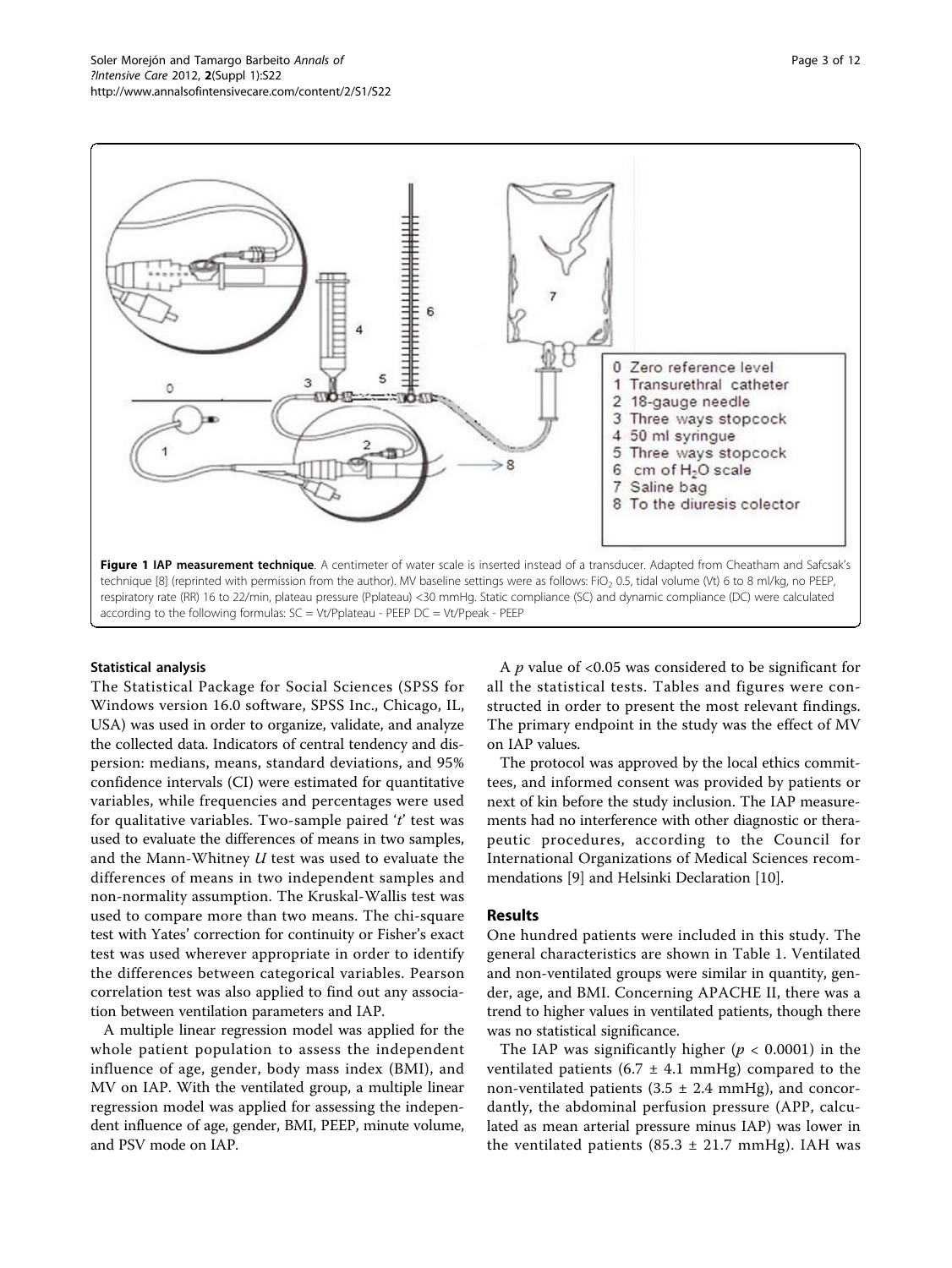|                 | Total $(n = 100)$ | $MV (n = 50)$   | Non-MV $(n = 50)$ | p                     |
|-----------------|-------------------|-----------------|-------------------|-----------------------|
|                 |                   |                 |                   | value                 |
| Female $(n)$    | 50                | 24 (48%)        | 26 (52%)          | $0.841$ <sup>a</sup>  |
| Age (years)     | $46.6 \pm 17.0$   | $45.9 \pm 15.5$ | $47.3 \pm 18.6$   | 0.666 <sup>b</sup>    |
| BMI ( $kg/m2$ ) | $24.3 \pm 3.5$    | $24.2 \pm 3.5$  | $24.3 \pm 3.6$    | 0.893 <sup>b</sup>    |
| APACHE II       | $8.5 \pm 4.7$     | $9.2 \pm 5.4$   | $7.8 \pm 3.8$     | $0.125^{b}$           |
| <b>IAP</b>      | $5.1 \pm 3.7$     | $6.7 \pm 4.1$   | $3.5 \pm 2.4$     | $< 0.0001^b$          |
| <b>APP</b>      | $87.7 \pm 17.6$   | $85.3 \pm 21.7$ | $90.1 \pm 11.9$   | 0.173 <sup>b</sup>    |
| <b>IAH</b>      | 6                 | 6(12.0)         | $0(0.0\%)$        | 0.027c                |
| Medical         | 53 (53.0)         | 26 (52.0%)      | 27 (54%)          | 1.000                 |
| Surgical        | 47 (47.0)         | 24 (48.0%)      | 23 (46.0%)        |                       |
| Elective        | 31 (66.0%)        | 18 (72.0%)      | 13 (59.1%)        | d                     |
| Emergency       | 5(10.6%)          | $2(8.0\%)$      | 3 (13.6%)         |                       |
| Trauma          | 11 (23.4%)        | 5 (20.0%)       | 6 (27.3%)         |                       |
| ICU stay        | $5.6 \pm 5.5$     | $6.5 \pm 6.5$   | $4.6 \pm 4.3$     | 0.087 <sup>b</sup>    |
| ICU mortality   | 21 (21.0%)        | 18 (36.0%)      | $3(6.0\%)$        | $<$ 0.0001 $^{\circ}$ |

<span id="page-3-0"></span>

|  |  |  |  |  |  |  | Table 1 Characteristics of the critically ill patients in the mechanically ventilated and non-ventilated groups |
|--|--|--|--|--|--|--|-----------------------------------------------------------------------------------------------------------------|
|--|--|--|--|--|--|--|-----------------------------------------------------------------------------------------------------------------|

<sup>a</sup>Chi-square test with Yates' correction; <sup>b</sup>two independent sample *t* tests; <sup>c</sup>Fisher's exact test; <sup>d</sup>p value was not calculated as the expected frequency was <5 in more than 25% of the cells. MV, mechanical ventilation; BMI, body mass index; APACHE, Acute Physiology and Chronic Health Evaluation; IAP, intra-abdominal pressure; APP, abdominal perfusion pressure; IAH, intra-abdominal hypertension; ICU, intensive care unit.

present in only six ventilated patients (12% in the MV group and 6% for the whole group). As can be seen, the proportions of medical and surgical patients were similar. The majority (66%) of the surgical patients was elective (31/47).

The ICU stay was not significantly longer in the ventilated group compared to the non-ventilated patients ( $p =$ 0.087). ICU mortality was higher in ventilated patients compared to the non-ventilated ones ( $p < 0.0001$ ).

Table 2 shows the information in relation to the presence or absence of IAH. Both groups were similar concerning age, gender, BMI, and the other variables, and

only the IAP was notably different between the two groups ( $p < 0.0001$ ).

According to gender, the IAP values were higher in males regardless of the use of MV or not. The IAP values in ventilated patients were always higher (Figure [2\)](#page-4-0). With regard to the age, the IAP values were always higher in ventilated patients (Figure [3\)](#page-5-0) with a strong statistical difference, especially in the three age groups of patients under 50 years.

According to the major diagnostic categories (Figure [4](#page-5-0)), the IAP values were also significantly higher in medical patients ( $p < 0.001$ ) as well as in surgical ones ( $p = 0.029$ )

|  | Table 2 Characteristics of IAH and non-IAH critically ill patients |  |  |  |  |
|--|--------------------------------------------------------------------|--|--|--|--|
|--|--------------------------------------------------------------------|--|--|--|--|

|                 | Total ( $n = 50$ | IAH $(n = 6)$   | Non-IAH $(n = 44)$ | p                    |
|-----------------|------------------|-----------------|--------------------|----------------------|
|                 |                  |                 |                    | value                |
| Female $(n)$    | 24 (48.0)        | 1(16.7)         | 23 (52.3)          | $0.192$ <sup>a</sup> |
| Age (years)     | $45.9 \pm 15.5$  | $51.7 \pm 7.6$  | $45.1 \pm 16.1$    | 0.289 <sup>b</sup>   |
| BMI ( $kg/m2$ ) | $24.2 \pm 3.5$   | $26.5 \pm 4.4$  | $23.9 \pm 3.2$     | 0.199 <sup>b</sup>   |
| APACHE II       | $9.2 \pm 5.4$    | $9.7 \pm 4.9$   | $9.2 \pm 5.5$      | 0.753 <sup>b</sup>   |
| <b>IAP</b>      | $6.7 \pm 4.1$    | $14.9 \pm 3.2$  | $5.6 \pm 2.8$      | $<,0.000^b$          |
| APP             | $85.3 \pm 21.7$  | $70.3 \pm 23.1$ | $87.3 \pm 21.0$    | 0.078 <sup>b</sup>   |
| MV              | 50 (100)         | 6               | 44                 |                      |
| Medical         | 26 (52.0%)       | $3(50.0\%)$     | 23 (52.3%)         | 1.000 <sup>a</sup>   |
| Surgical        | 24 (48.0%)       | $3(50.0\%)$     | 21 (47.7%)         |                      |
| Elective        | 18 (36.0%)       | $3(50.0\%)$     | 15 (34.1%)         | $\subset$            |
| Emergency       | $2(4.0\%)$       | $0(0.0\%)$      | 2 (4.5%)           |                      |
| Trauma          | $5(10.0\%)$      | $0(0.0\%)$      | 5(11.4%)           |                      |
| ICU stay        | $6.5 \pm 6.5$    | $5.8 \pm 5.2$   | $6.6 \pm 6.7$      | 0.940 <sup>b</sup>   |
| ICU mortality   | 32 (64.0%)       | 4 (66.7%)       | 28 (63.6%)         | 1.000 <sup>a</sup>   |

<sup>a</sup>Fisher's exact test; <sup>b</sup>Mann-Whitney U test; <sup>c</sup>p value was not calculated as the expected frequency was <5 in more than 25% of the cells. IAH, intra-abdominal hypertension; BMI, body mass index; APACHE, Acute Physiology and Chronic Health Evaluation; IAP, intra-abdominal pressure; APP, abdominal perfusion pressure; MV, mechanical ventilation; ICU, intensive care unit.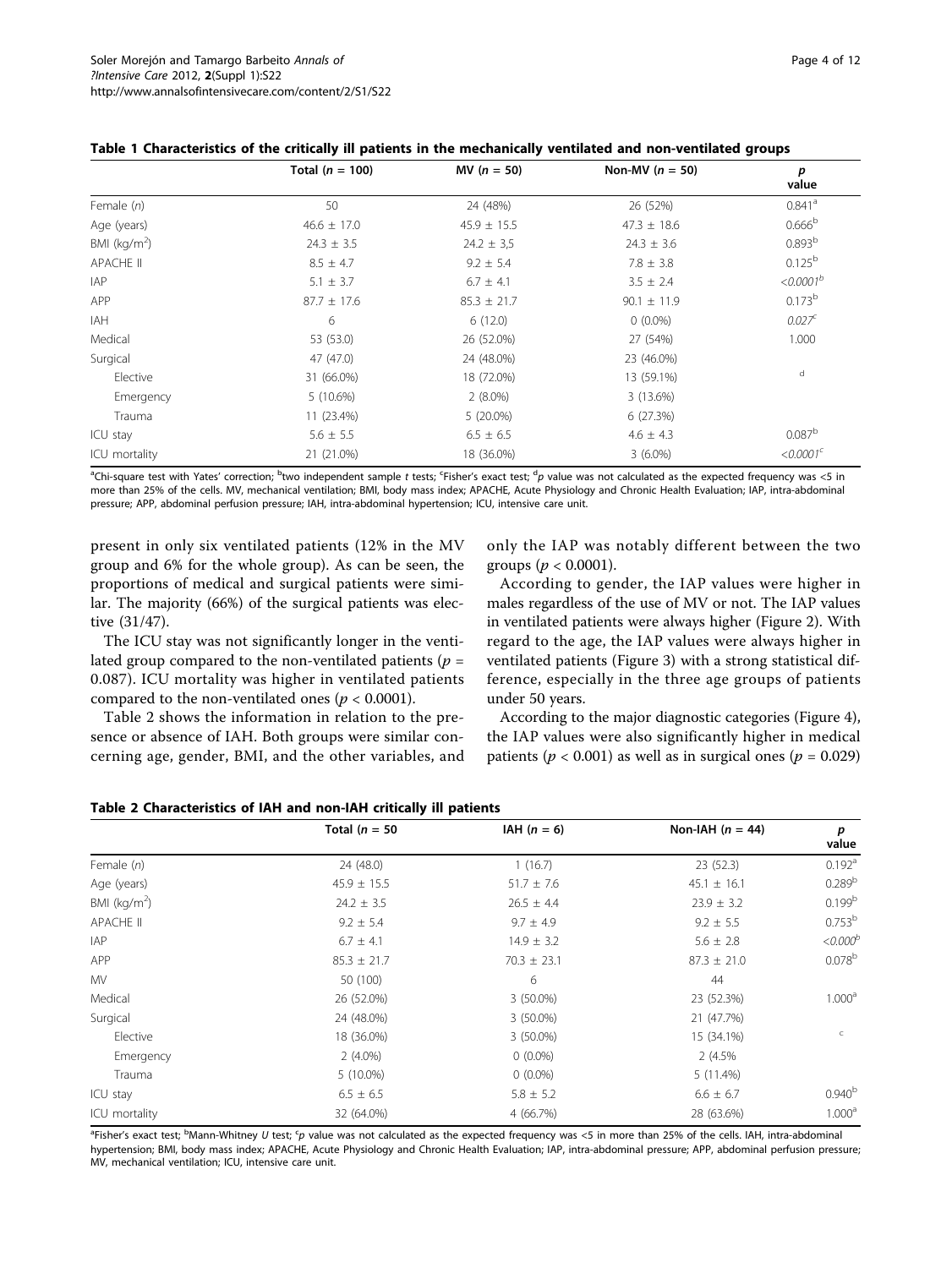<span id="page-4-0"></span>

undergoing MV. Among the surgical patients, the elective patients had the most important differences.

According to the indications for MV, some of the subgroups influenced the IAP values, as can be seen in Figures [5](#page-6-0) and [6](#page-6-0). In Figure [5](#page-6-0) concerning the medical diagnostics, some diagnoses (CHF, MD, CSN sepsis, and 'others') were skipped as the comparison between the mean values was not possible as there was only one patient in one of the groups. Patients with AMI and RF had the most significant differences ( $p = 0.015$  and  $p =$ 0.04, respectively). Figure [6](#page-6-0) shows that the IAP values in the surgical patients were higher in patients on MV compared to non-ventilated patients though the differences were not significant. Patients with IAH were only seen on CMV and PSV (Figure [7](#page-7-0)).

In general, ventilation parameters were similar through the different ventilation modes (Table [3](#page-7-0)), but as shown in Table [4,](#page-8-0) there was a trend to higher PEEP values in the IAH patients' group. In addition, as can be seen in Table [5,](#page-8-0) there was a positive correlation between PEEP and IAP ( $p = 0.018$ ).

In a multiple linear regression analysis for the total population of critically ill patients (adjusting for age, gender, BMI, and MV), male gender ( $p < 0.05$ ), BMI  $(p < 0.05)$ , and MV (<0.001) were independently related with IAP, but not the age ( $p = 0.495$ ) (Table [6](#page-8-0)). Multiple linear regression analysis for the ventilated patients (adjusting for age, gender, BMI, PEEP, minute volume, and ventilation mode) shows that the male gender ( $p <$ 0.05), PEEP ( $p < 0.05$ ), and PSV (<0.001) were independently related to IAP, but not the age ( $p = 0.740$ ), BMI  $(p = 0.061)$  and minute volume  $(p = 0.950)$  (Table [7](#page-8-0)). In relation to ICU outcome, the non-survivors had only higher APACHE II scores ( $p = 0.022$ ) (Table [8](#page-9-0)).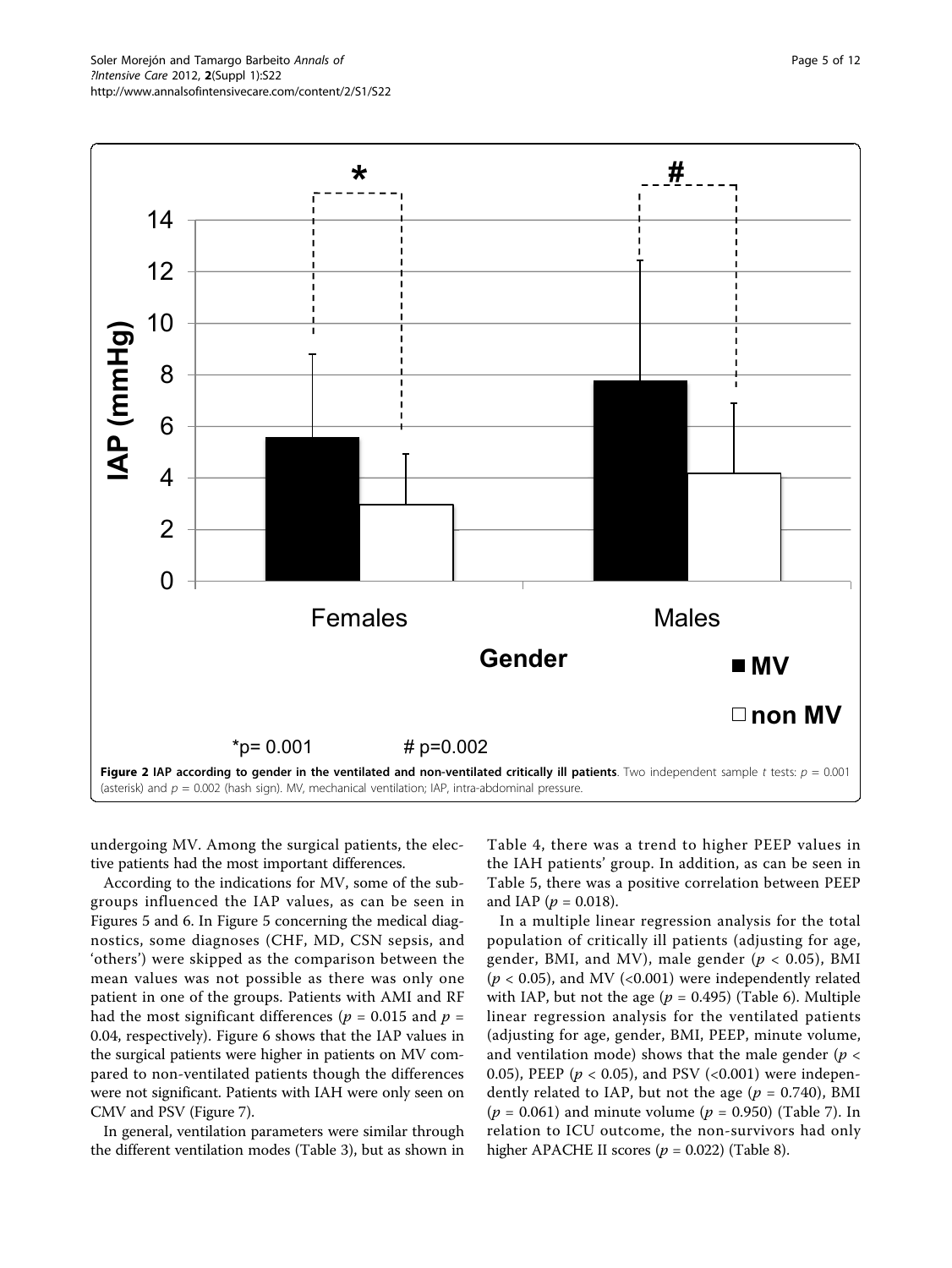<span id="page-5-0"></span>

# **Discussion**

In this study population, we observed that IAP was affected by MV, leading to higher IAP values, and this difference was also observed throughout the subsequent analysis performed in relation to gender, age, and diagnostic category. Moreover, the multiple linear regression

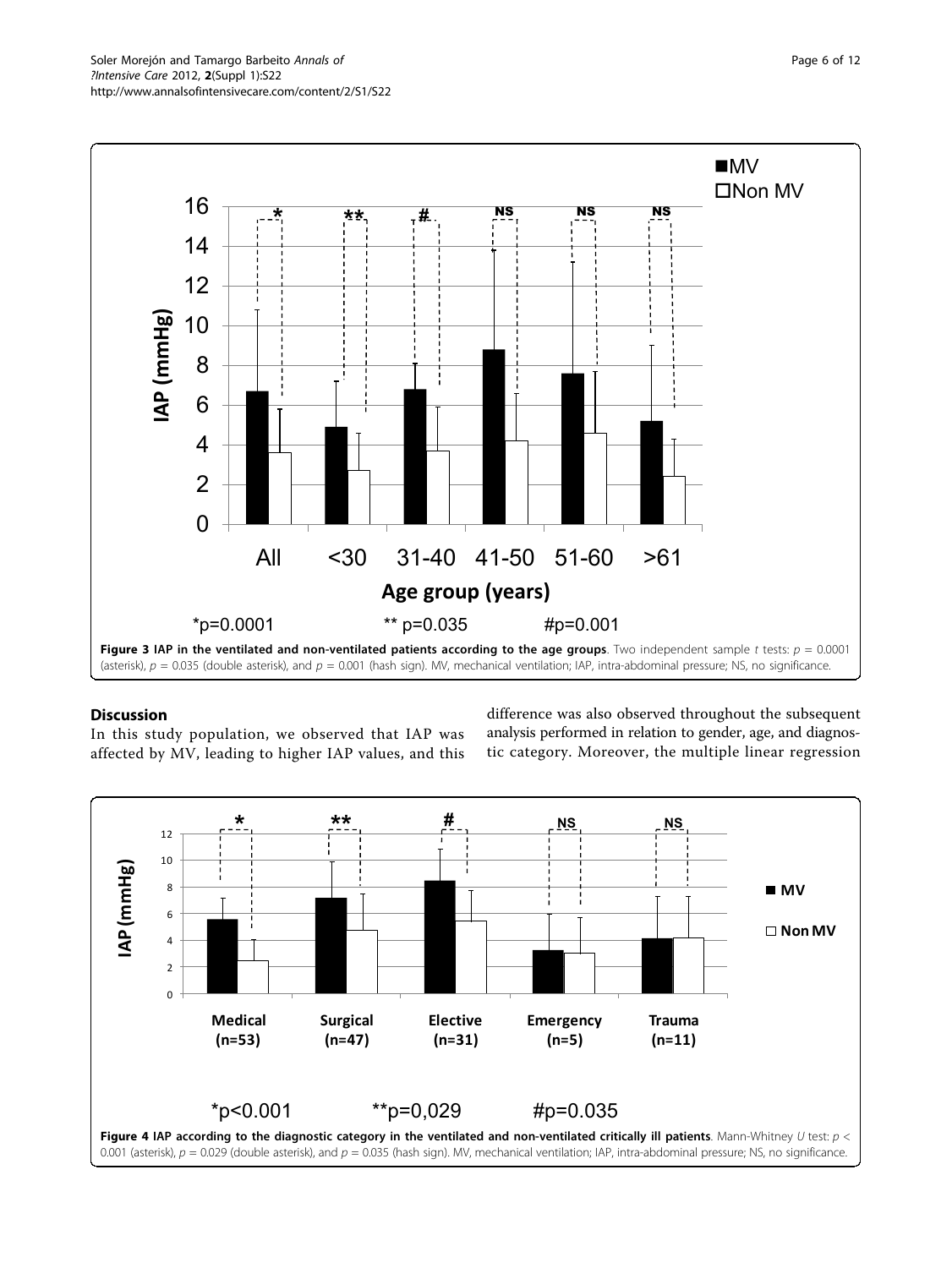<span id="page-6-0"></span>

showed that MV was an independent and predicting factor for the development of IAH in this cohort of critically ill patients. Our results support previous suggestions that artificial ventilation can exert a direct influence on the IAP due to increased intrathoracic pressures that are then transmitted to the abdomen [\[1,2,7](#page-10-0)].

In relation to gender, males had the higher IAP values, and this difference was observed also in the ventilated patients. This is an interesting observation that has only been reported in few studies previously. Sugerman et al. [[11](#page-10-0)] found significant differences between IAP in male and female patients. Male patients had higher IAP values, and

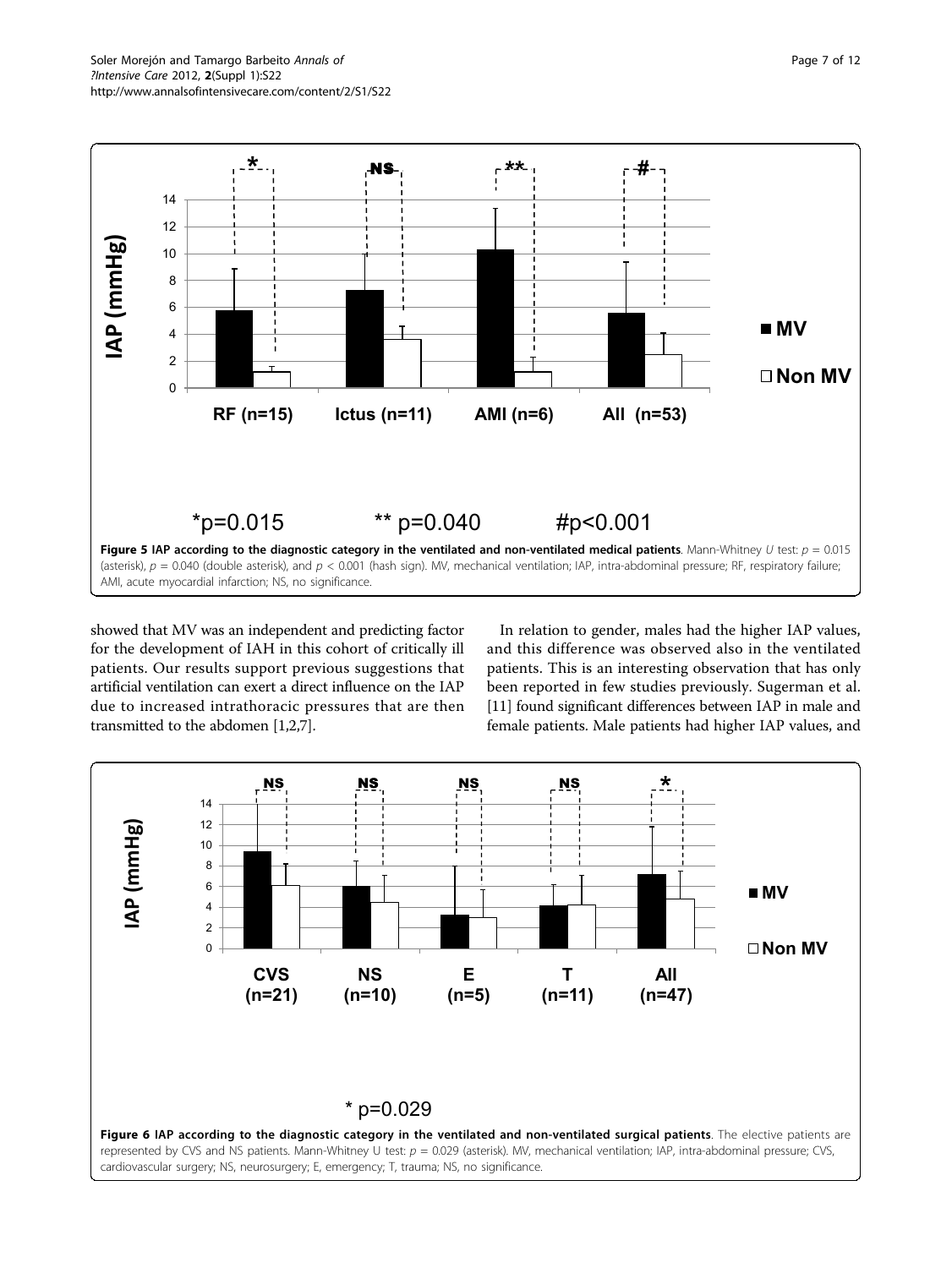<span id="page-7-0"></span>

this was related to the sagittal diameter and the metabolic syndrome. Sánchez also reported a similar tendency [\[12](#page-10-0)], although the differences were not so important. According to this investigator, the central distribution of fat in males and the peripheral distribution in females can result in differences in the abdominal wall compliance (man having lower compliance). The influence of previous pregnancy states on the other hand can lead to increased abdominal wall compliance and, thus, lower IAP values in women. Finally, in our study, male gender was a predisposing and independent predictor for IAH in patients under MV.

The BMI was also independently associated with IAH. This relation has been reported previously in non-critically ill patients by Sanchez et al. [\[12\]](#page-10-0) and Noblett [[13\]](#page-10-0), and in critically ill patients by Soler [\[14](#page-10-0)]. In addition, BMI was identified by Malbrain et al. as an independent factor for IAH in a multicenter study [\[15\]](#page-10-0). More recently, Soler et al. reported the influence of BMI on IAP in a cohort of 100 critically ill surgical patients regardless the position of the zero reference level during the measurement of IAP [[16](#page-10-0)].

Among the ventilation parameters, only PEEP correlated significantly with IAP, albeit the fact that the PEEP levels observed were not so high in this study. Moreover, PEEP was the most important factor in relation to the development of IAH in the multiple regression analysis (for the whole population and in the group of patients on MV).

A review of the literature shows different results with regard to the relation between PEEP and IAP. For example, Sussman, the first to study this relation, could not find any relation between PEEP and IAP [[17\]](#page-10-0), while other investigators more recently have found a mild increase in

|  | Table 3 Ventilatory parameters and ventilation mode |  |  |  |
|--|-----------------------------------------------------|--|--|--|
|--|-----------------------------------------------------|--|--|--|

|                              | TUBIC 3 TEMMINION PRIMINICIOS MIN TEMMINION MONC |                 |                 |                |                 |             |
|------------------------------|--------------------------------------------------|-----------------|-----------------|----------------|-----------------|-------------|
| Parameter                    | Total $(n = 50)$                                 | $CMV (n = 28)$  | PSV $(n = 16)$  | $ACV (n = 3)$  | CPAP $(n = 3)$  | $p^{\rm a}$ |
| RR (breath/min)              | $17.5 + 4.5$                                     | $16.9 + 5.3$    | $18.0 + 3.1$    | $20 + 3.8$     | $18.3 + 4.2$    | 0.399       |
| Vmin (l/min)                 | $9.4 \pm 2.7$                                    | $9.3 \pm 3$     | $9.7 \pm 2$     | $9.0 \pm 1.8$  | $9.2 + 4.9$     | 0.503       |
| Vt $(mI/kg)$                 | $8.1 \pm 2.2$                                    | $8.0 + 1.7$     | $8.8 + 3.1$     | $7.1 + 1.1$    | $6.7 + 0.8$     | 0.116       |
| Ppeak $(cmH2O)$              | $74.0 + 11.7$                                    | $24.4 \pm 11.7$ | $25.5 \pm 13.2$ | $20.6 + 4.7$   | $15.6 + 6.6$    | 0.108       |
| Pplateau ( $cmH2O$ )         | $13.1 + 8.7$                                     | $14.3 \pm 10.5$ | $12.0 \pm 5.8$  | $13.0 \pm 6.2$ | $7.6 + 0.5$     | 0.123       |
| $PEEP$ (cmH <sub>2</sub> O)  | $2.1 \pm 2.5$                                    | $2.2 \pm 2.4$   | $2.0 + 2.7$     | $2.7 \pm 2.5$  | $1.3 + 2.3$     | 0.417       |
| $SC$ (ml/cmH <sub>2</sub> O) | $79.3 + 57.8$                                    | $79.1 + 59.3$   | $79.3 + 59.4$   | $75.3 + 77.6$  | $85.4 + 41.6$   | 0.548       |
| $DC$ (ml/cmH <sub>2</sub> O) | $32.0 + 21.6$                                    | $32.7 + 24.7$   | $30.4 \pm 18.0$ | $27.0 + 8.9$   | $39.3 \pm 26.6$ | 0.548       |
|                              |                                                  |                 |                 |                |                 |             |

<sup>a</sup>Mann-Whitney U test. CMV, controlled mechanical ventilation; PSV, pressure support ventilation; ACV, assisted/controlled ventilation; CPAP, continuous positive airway pressure; RR, respiratory rate; Vmin, minute volume; Vt, tidal volume; Ppeak, peak pressure; Pplateau, plateau pressure; PEEP, positive end-expiratory pressure; SC, static compliance; DC, dynamic compliance.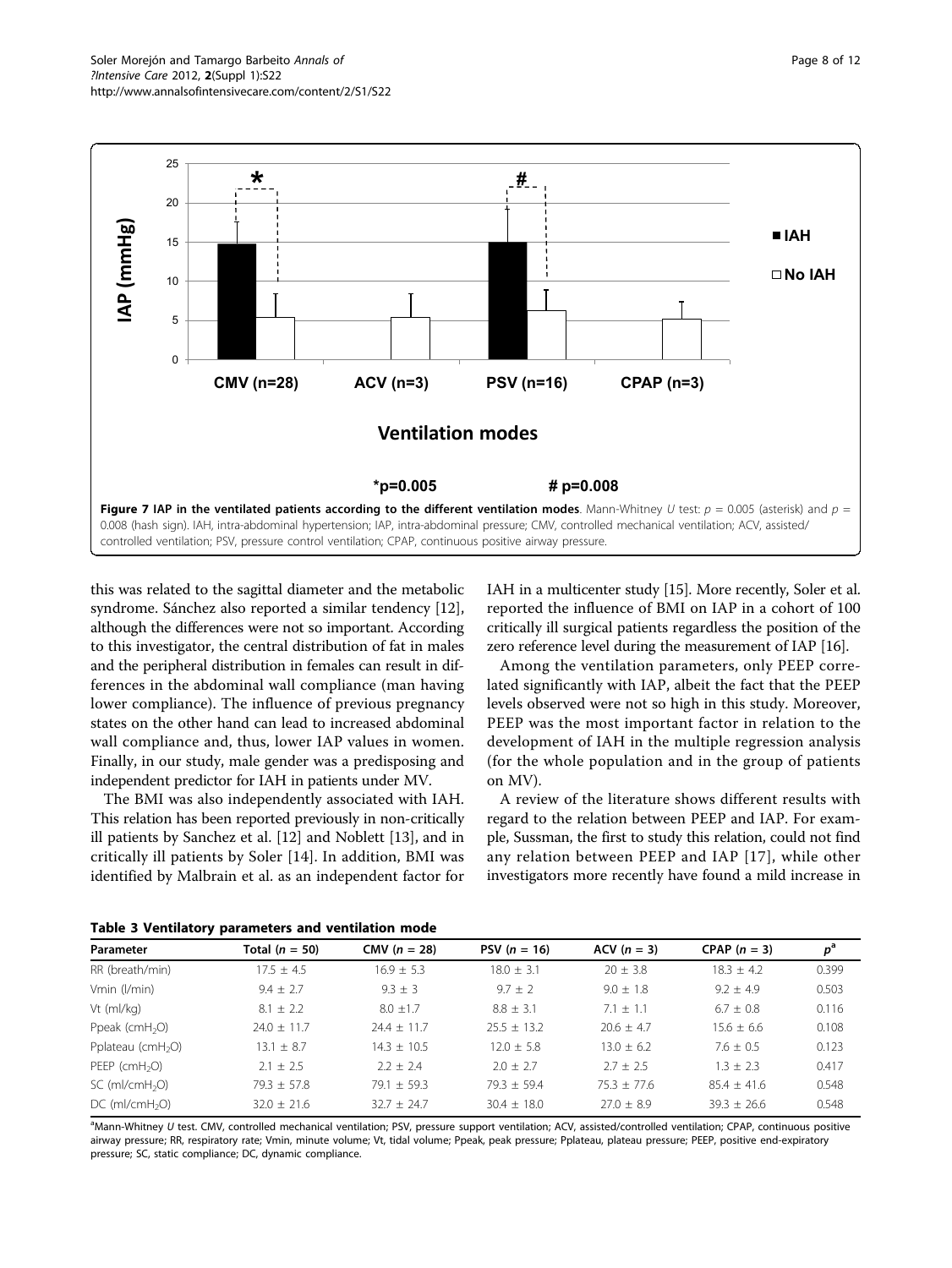<span id="page-8-0"></span>

| Table 4 Ventilatory parameters according to IAH definition |  |  |  |  |
|------------------------------------------------------------|--|--|--|--|
|------------------------------------------------------------|--|--|--|--|

| Parameter                    | <b>Total</b>    | <b>IAH</b>       | Non-IAH         | <i>p</i> value <sup>a</sup> |
|------------------------------|-----------------|------------------|-----------------|-----------------------------|
| RR (breath/min)              | $17.6 \pm 4.6$  | $18.7 \pm 3.2$   | $17.4 \pm 4.7$  | 0.402                       |
| Vmin (I/min)                 | $9.4 \pm 2.8$   | $10.1 \pm 2.0$   | $9.3 \pm 2.8$   | 0.243                       |
| Vt (ml/kg)                   | $8.2 \pm 2.3$   | $8.2 \pm 3.3$    | $8.2 \pm 2.2$   | 0.540                       |
| Ppeak (cmH <sub>2</sub> O)   | $24.1 \pm 11.7$ | $20.7 \pm 10.0$  | $24.5 \pm 12.0$ | 0.370                       |
| Pplateau ( $cmH2O$ )         | $13.1 \pm 8.8$  | $12.5 \pm 8.3$   | $13.2 \pm 8.9$  | 0.858                       |
| PEEP $(cmH2O)$               | $2.1 \pm 2.5$   | $3.7 \pm 2.5$    | $1.9 \pm 2.4$   | 0.080                       |
| $SC$ (ml/cmH <sub>2</sub> O) | $79.4 \pm 73.7$ | $110.4 \pm 84.6$ | $75.1 \pm 53.1$ | 0.325                       |
| $DC$ (ml/cmH <sub>2</sub> O) | $32 \pm 21.6$   | $41.3 \pm 24.4$  | $30.7 \pm 21.2$ | 0.282                       |

a<br>Mann-Whitney U test. IAH, intra-abdominal hypertension; RR, respiratory rate; Vmin, minute volume; Vt, tidal volume; Ppeak, peak pressure; Pplateau, plateau pressure; PEEP, positive end-expiratory pressure; SC, static compliance; DC, dynamic compliance.

#### Table 5 Correlations for IAP vs. ventilatory parameters

| Variable   | Correlation         | Ppeak    | Pplateau | <b>PEEP</b> | <b>RR</b> | Vt    | SC    | DC    |
|------------|---------------------|----------|----------|-------------|-----------|-------|-------|-------|
| <b>IAP</b> | Pearson correlation | $-0.139$ | .170     | 0.333       | $-0.029$  | ).754 | 0.232 | 0.638 |
|            | p value             | 0.334    | 0.239    | 0.018       | 0.957     | 0.084 | 0.658 | 0.173 |

ventilator parameters ( $n = 50$ )

IAP, intra-abdominal pressure; RR, respiratory rate; Vt, tidal volume; Ppeak, peak pressure; Pplateau, plateau pressure; PEEP, positive end-expiratory pressure; SC, static compliance; DC, dynamic compliance.

## Table 6 Results of the multiple linear regression for the critically ill patients ( $n = 100$ )

| Variable      | Coefficient b <sup>a</sup> | Coefficient $\beta^{\rm b}$ |                                       | CI 95%    | р        |
|---------------|----------------------------|-----------------------------|---------------------------------------|-----------|----------|
|               |                            |                             | IL                                    | <b>SL</b> |          |
| Constant      | $-2.093$                   |                             | $-6.737$                              | 2.550     | 0.373    |
| Age           | $-0.014$                   | $-0.063$                    | $-0.054$                              | 0.026     | 0.475    |
| Males         | 1.575                      | 0.212                       | 0.281                                 | 2.870     | 0.018    |
| BMI           | 0.228                      | 0.213                       | 0.33                                  | 0.422     | 0.022    |
| <b>MV</b>     | 3.129                      | 0.421                       | 1.838                                 | 4.421     | < 0.0001 |
| Model summary |                            |                             | $R^2$ = 0.276; adjusted $R^2$ = 0.246 |           |          |

<sup>a</sup>Unstandardized coefficient; <sup>b</sup>standardized coefficient. BMI, body mass index; MV, mechanical ventilation; IL, inferior limit; SL, superior limit

# Table 7 Results of the multiple linear regression for the ventilated critically ill patients ( $n = 50$ )

| Variable               | Coefficient b <sup>a</sup> | Coefficient $\beta^{\rm b}$ | CI 95%                                |           | р     |
|------------------------|----------------------------|-----------------------------|---------------------------------------|-----------|-------|
|                        |                            |                             | IL                                    | <b>SL</b> |       |
| Constant               | $-4.764$                   |                             | $-13.451$                             | 3.922     | 0.275 |
| Age                    | 0.012                      | 0.045                       | $-0.061$                              | 0.085     | 0.740 |
| Males                  | 2.808                      | 0.342                       | 0.536                                 | 5.081     | 0.017 |
| <b>BMI</b>             | 0.300                      | 0.250                       | $-0.014$                              | 0.614     | 0.061 |
| Vmin                   | 0.013                      | 0.009                       | $-0.400$                              | 0.426     | 0.950 |
| PEEP                   | 0.556                      | 0.331                       | 0.127                                 | 0.985     | 0.012 |
| <b>PSV<sup>c</sup></b> | 2.896                      | 0.329                       | 0.485                                 | 5.307     | 0.020 |
| Model summary          |                            |                             | $R^2$ = 0.322; adjusted $R^2$ = 0.227 |           |       |

<sup>a</sup>Unstandardized coefficient; <sup>b</sup>standardized coefficient; <sup>c</sup>reference category: CMV. BMI, body mass index; Vmin, minute volume; PEEP, positive end-expiratory pressure; PSV, pressure support ventilation; CMV, controlled mechanical ventilation; IL, inferior limit; SL, superior limit.

IAP when PEEP is applied in patients with a baseline IAP below 12 mmHg [[18](#page-10-0)]. Verzilli et al. [[19](#page-10-0)] found an increase of IAP with moderate PEEP due to the transmission of the intrathoracic pressure to the abdomen in 13 selected patients with acute lung injury or adult respiratory distress syndrome. High PEEP decreases splanchnic perfusion

[[1,5,20](#page-10-0)]. The reduction of splanchnic blood flow is however limited at PEEP levels below 10 cmH<sub>2</sub>O but is more pronounced when PEEP levels are raised to 15 to 20 cmH2O. As Verzilli et al. stated the effects of PEEP on IAP values were such that they would increase the IAH grading, especially in patients with hypovolemia or high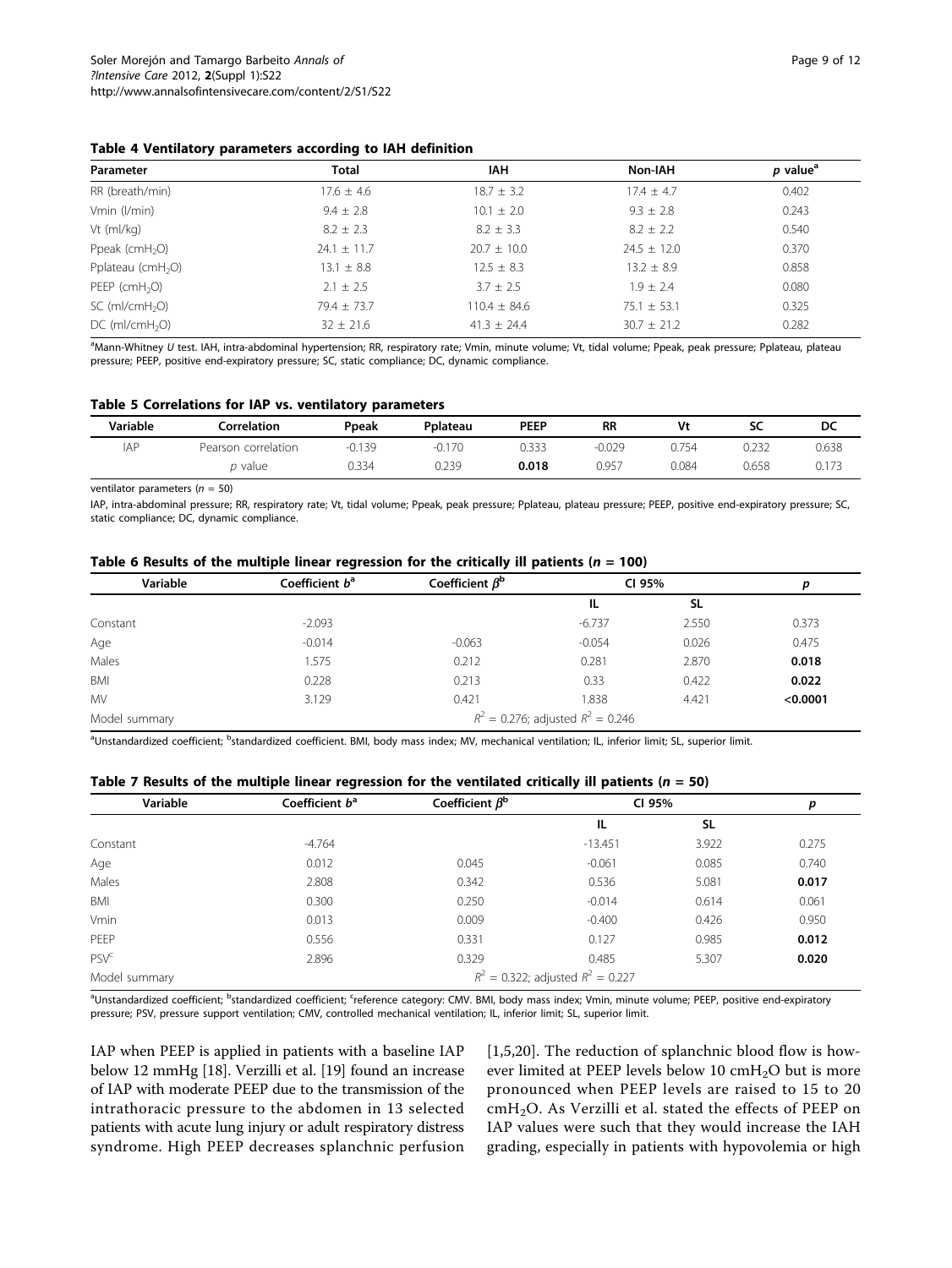|                          | Total $(n = 100)$ | Survivors ( $n = 79$ ) | Non-survivors ( $n = 21$ ) | p value              |
|--------------------------|-------------------|------------------------|----------------------------|----------------------|
| Female (n)               | 50 (50.0%)        | 42 (53.2%)             | 8 (16%)                    | 0.326 <sup>a</sup>   |
| Age (years)              | $46.6 \pm 17.0$   | $46.1 \pm 17.2$        | $48.2 \pm 16.4$            | 0.537 <sup>b</sup>   |
| BMI (kg/m <sup>2</sup> ) | $24.3 \pm 3.5$    | $24.3 \pm 3.7$         | $24.08 \pm 2.7$            | $0.787^b$            |
| APACHE II                | $8.5 \pm 4.7$     | $7.9 \pm 4.2$          | $10.9 \pm 5.7$             | 0.022 <sup>b</sup>   |
| <b>IAP</b>               | $5.1 \pm 3.7$     | $5.2 \pm 3.7$          | $4.8 \pm 3.9$              | $0.651$ <sup>b</sup> |
| APP                      | $87.7 \pm 17.6$   | $88.5 \pm 14.1$        | $84.4 \pm 27.4$            | 0.488 <sup>b</sup>   |
| <b>IAH</b>               | $6(6.0\%)$        | $2(9.5\%)$             | $4(5.1\%)$                 | 0.603 <sup>c</sup>   |
| Medical                  | 53 (53.0%)        | 38 (48.1%)             | 15 (71.4%)                 | $0.097$ <sup>a</sup> |
| Surgical                 | 47 (47.0%)        | 41 (51.9%)             | 6(28.6%)                   |                      |
| Elective                 | 31                | 30 (38.0%)             | $1(4.8\%)$                 | d                    |
| Emergency                | 5                 | 5(6.3%)                | 0(0.0)                     |                      |
| Trauma                   | 11                | $6(7.6\%)$             | 5 (23.8%)                  |                      |
| ICU stay                 | $5.6 \pm 5.5$     | $5.4 \pm 5.7$          | $6.4 \pm 5.0$              | $0.283^{b}$          |

<span id="page-9-0"></span>Table 8 Characteristics of the critically ill patients according to ICU outcome

<sup>a</sup>Chi-square test with Yates' correction; <sup>b</sup>Mann-Whitney U test; <sup>c</sup>Fisher's exact test; <sup>d</sup>p value was not calculated as the expected frequency was <5 in more than 25% of the cells. BMI, body mass index; APACHE, Acute Physiology and Chronic Health Evaluation; IAP, intra-abdominal pressure; APP, abdominal perfusion pressure; IAH, intra-abdominal hypertension; ICU, intensive care unit.

baseline IAP [[19](#page-10-0)], suggesting that high PEEP levels may be a risk factor for IAH in selected ALI/ARDS patients.

Although in the ventilated patients we could not find any statistical differences with regard to the influence of the mode of ventilation on IAP, there were no IAH patients included in the ACV and CPAP modes. The multiple linear regression analysis showed that PSV was strongly associated with IAH. Although higher intrathoracic pressures can be observed or expected in controlled MV, in comparison to other ventilation modes, the use of sedation could result in improved static compliance hence lowering the IAP. While putting patients on PSV, ACV and CPAP could result in higher IAP values in view of the absence of sedation. We speculate that some unknown factors could have influenced our results. Maybe the random distribution of the patients and the small sample size of patients in ACV and CPAP modes can also explain these differences.

Some factors like body position, zero reference position, or interobserver variability did not influence our results [[20-22](#page-10-0)] as these factors were controlled for. The technique for the IAP measurement was standardized, and all the measurements were done with the patients in supine position, with the zero reference at the mid-axillary line (iliac crest), and by the same investigator. A bit surprisingly, IAP was not associated with mortality in this population. As reported before in two multicenter studies, the mean IAP on admission is not considered an independent risk for mortality in this setting [[15,23\]](#page-10-0). Only APACHE II was associated to mortality, confirming its usefulness as a predicting score.

This study has some limitations. First, although the measurement technique was standardized and applied by the same person to avoid interobserver variability, the amount of instilled saline into the bladder was 100 ml, higher than the recommended, and this could have resulted in overestimation of the IAP values. At the time when the study was conducted, it was common practice to use 100 to 200 ml of saline as priming solution. Nowadays, it is well known that large instillation volumes may cause overestimation of IAP as demonstrated by several investigators [[1](#page-10-0),[24](#page-10-0)-[27\]](#page-10-0).

Second, a measurement bias is possible because all values were obtained in centimeters of water and recalculated to be expressed in millimeter mercury. Third, the selected casemix had of course an impact on the results. Our study is clearly different from previously performed studies since patients with abdominal surgical problems and those who received fluid overload (resulting in poor abdominal wall compliance) were excluded. As a result, the measurement of IAP was not used to evaluate the risk of IAH. That explains the relatively low prevalence of IAH in contrast with the previous reports [[2,23,](#page-10-0)[28-30](#page-11-0)] where the patients at risk for IAH were not excluded. In our opinion, this exclusion permitted a better focus on MV as a predisposing factor for IAH. Fourth, it would have given extra value to the results if IAP values could have been obtained before and after the initiation of MV.

# Conclusions

To our knowledge, this is the first multicenter observational study looking at the effect of MV on baseline IAP values in critically ill patients with no other apparent risk factors for IAH. Our results support the consensus definition statement [[8\]](#page-10-0) with regard to the influence of MV as a predisposing factor for the development of IAH: the use of MV was an independent predisposing factor for the development of IAH in this cohort of critically ill patients.

This study also confirms that PEEP is a predisposing factor for the development of IAH in a selected group of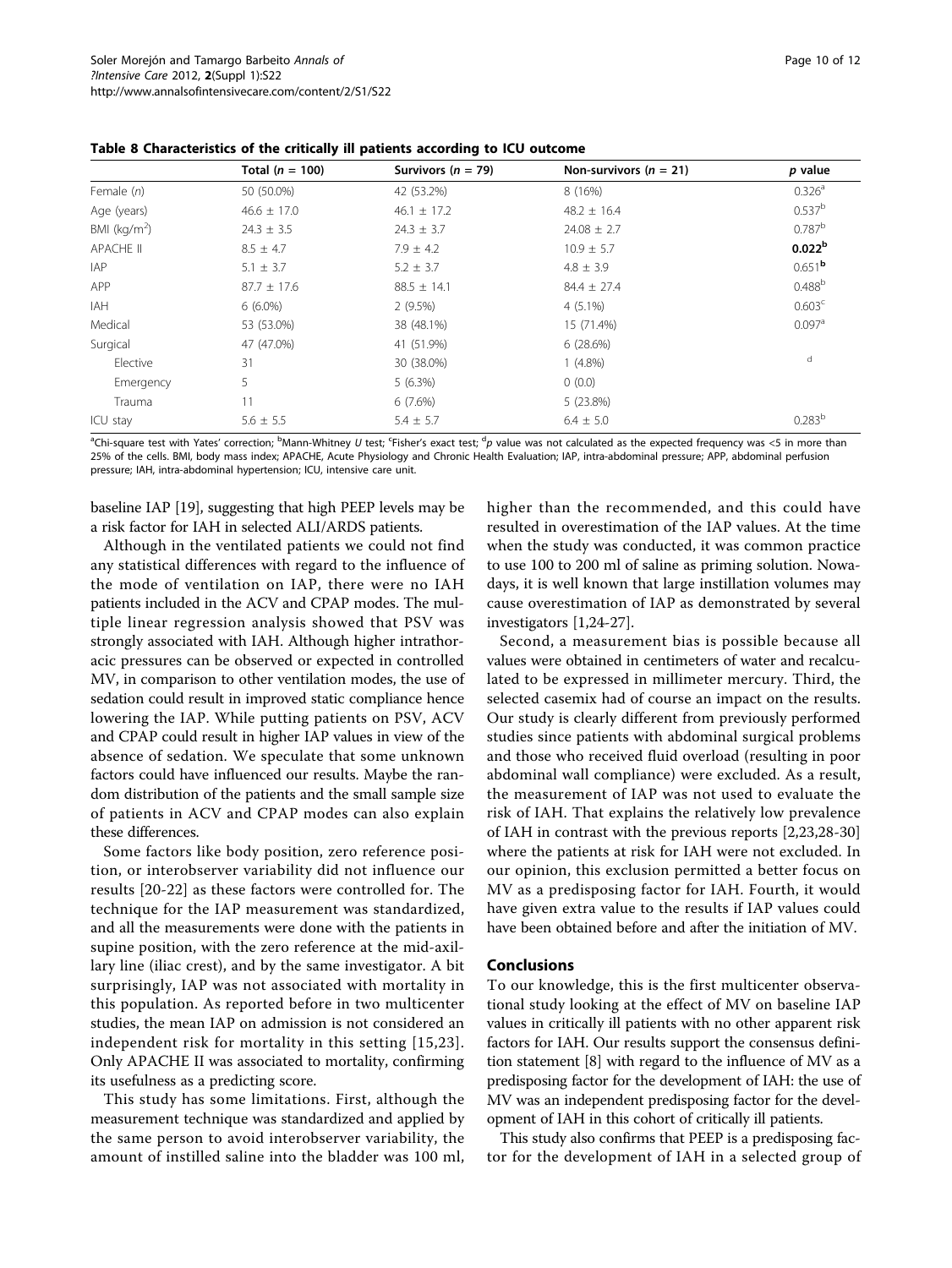<span id="page-10-0"></span>ventilated patients. No matter the cause, IAH is always deleterious and should be diagnosed and treated in time. Consequently, IAP should be followed-up carefully in the critically ill population, even when they have no other apparent risk of IAH, and especially if MV is applied.

#### List of abbreviations used

ACV: assisted/controlled ventilation; AMI: acute myocardial infarction; APACHE: Acute Physiology and Chronic Health Evaluation; BMI: body mass index; CHF: congestive heart failure; CI: confidence interval; CMV: controlled mechanical ventilation; CPAP: continuous positive airway pressure: CVS: cardiovascular surgery; DC: dynamic compliance; E: emergency; IAH: intraabdominal hypertension; IAP: intra-abdominal pressure; ICU: intensive care unit; MD: metabolic disorders; MV: mechanical ventilation; NS: neurosurgery; PEEP: positive end-expiratory pressure; Ppeak: peak pressure; Pplateau: plateau pressure; PSV: pressure support ventilation; RF: respiratory failure; RR: respiratory rate; SC: static compliance; T: trauma; Vmin: minute volume; Vt: tidal volume.

#### Acknowledgements

The authors want to thank Dr. Charisse Grant Ledger and Dr. Manu Malbrain who substantially revised and rewrote some parts of the manuscript to facilitate a better understanding of the paper to English speakers. Also, special thanks to Dr. Manu Malbrain for encouraging and supporting the publication of this article.

This article has been published as part of Annals of Intensive Care Volume 2 Supplement 1, 2012: Diagnosis and management of intra-abdominal hypertension and abdominal compartment syndrome. The full contents of the supplement are available online at [http://www.annalsofintensivecare.](http://www.annalsofintensivecare.com/supplements/2/S1) [com/supplements/2/S1.](http://www.annalsofintensivecare.com/supplements/2/S1)

#### Author details

<sup>1</sup>Internal and Intensive Care Medicine, Intensive Care Unit, Hermanos Ameijeiras Hospital, San Lázaro and Belascoaín, La Habana, CP 10300, Cuba. <sup>2</sup> Bioestatistical Medicine, Department of Research and Development, Hermanos Ameijeiras Hospital, San Lázaro and Belascoaín, La Habana, CP 10300, Cuba.

#### Authors' contributions

CSM was involved in the design, collection, analysis, and interpretation of data and drafted the manuscript. TTB revised meticulously the database and made a new statistical analysis. TTB also collaborated in the interpretation of data and finally made a critical revision of the manuscript. All authors read and approved the final manuscript.

#### Competing interests

The authors declare that they have no competing interests.

#### Published: 20 December 2012

#### References

- 1. Malbrain ML, Cheatham M, Kirkpatrick A, Sugrue M, Parr M, de Waele J, Balogh Z, Leppäniemi A, Olvera C, Ivatury R, D'Amours S, Wendon J, Hillman K, Johansson K, Kolkman K, Wilmer A: [Results from the](http://www.ncbi.nlm.nih.gov/pubmed/16967294?dopt=Abstract) [International Conference of Experts on Intra-abdominal Hypertension](http://www.ncbi.nlm.nih.gov/pubmed/16967294?dopt=Abstract) [and Abdominal Compartment Syndrome. I. Definitions.](http://www.ncbi.nlm.nih.gov/pubmed/16967294?dopt=Abstract) Int Care Med 2006, 32:1722-1732.
- 2. Malbrain MLNG: Abdominal pressure in the critically ill. Curr Opin Crit Care 2000, 6(1):17-29.
- 3. Malbrain MLNG: [Is it wise not to think about intraabdominal](http://www.ncbi.nlm.nih.gov/pubmed/15075724?dopt=Abstract) [hypertension in the ICU?](http://www.ncbi.nlm.nih.gov/pubmed/15075724?dopt=Abstract) Curr Opin Crit Care 2004, 10:132-145.
- 4. Hunter JD, Damani Z: [Intra-abdominal hypertension and the abdominal](http://www.ncbi.nlm.nih.gov/pubmed/15310355?dopt=Abstract) [compartment syndrome.](http://www.ncbi.nlm.nih.gov/pubmed/15310355?dopt=Abstract) Anaesthesia 2004, 59:899-907.
- 5. Pelosi P, Quintel M, Malbrain ML: [Effect of intra-abdominal pressure on](http://www.ncbi.nlm.nih.gov/pubmed/17469705?dopt=Abstract) [respiratory mechanics.](http://www.ncbi.nlm.nih.gov/pubmed/17469705?dopt=Abstract) Acta Clin Belg Suppl 2007, 62(1):78-88.
- Schein M, Rucinski J, Wise L: The abdominal compartment syndrome in the critically ill patient. Curr Opin Crit Care 1996, 2:287-294.
- compartment syndrome. New Horiz 1999, 7:96-115. 8. Cheatham ML, Safcsak K: [Intra-abdominal pressure: a revised method for](http://www.ncbi.nlm.nih.gov/pubmed/9583702?dopt=Abstract)
- [measurement.](http://www.ncbi.nlm.nih.gov/pubmed/9583702?dopt=Abstract) J Am Coll Surg 1998, 186(5):594-595. 9. Council for International Organizations of Medical Sciences (CIOMS):
- International Ethical Guidelines for Biomedical Research Involving Human Subjects Geneva; 2002.
- 10. WMA: World Medical Association Declaration of Helsinki. Ethical Principles for Medical Research Involving Human Subject. 59th WMA General Seoul; 2008.
- 11. Sugerman H, Windsor A, Bessos M, Wolfe L: [Intra-abdominal pressure,](http://www.ncbi.nlm.nih.gov/pubmed/9042096?dopt=Abstract) [sagital abdominal diameter and obesity comorbidity.](http://www.ncbi.nlm.nih.gov/pubmed/9042096?dopt=Abstract) J Intern Med 1997, 241:71-79.
- 12. Sánchez NC, Tenofsky PL, Dort JM: [What is normal intra-abdominal](http://www.ncbi.nlm.nih.gov/pubmed/11270882?dopt=Abstract) [pressure?](http://www.ncbi.nlm.nih.gov/pubmed/11270882?dopt=Abstract) Am Surg 2001, 67(3):243-248.
- 13. Noblett KL, Jensen JK, Ostergard DR: [The relationship of body mass index](http://www.ncbi.nlm.nih.gov/pubmed/9609328?dopt=Abstract) [to intra-abdominal pressure as measured by multichannel cystometry.](http://www.ncbi.nlm.nih.gov/pubmed/9609328?dopt=Abstract) Int Urogynecol J Pelvis Flood Dysfunct 1997, 8(6):323-326.
- 14. Soler Morejón C: Intraabdominal pressure in critical patients without abdominal problems. PhD thesis Havana University of Medical Sciences; 2005.
- 15. Malbrain ML, Chiumello D, Pelosi P, Wilmer A, Brienza N, Malcangi V, Bihari D, Innes R, Cohen J, Singer P, Japiassu A, Kurtop E, De Keulenaer BL, Daelemans R, Del Turco M, Cosimini P, Ranieri M, Jacquet L, Laterre PF, Gattinoni L: [Prevalence of intra-abdominal hypertension in critically ill patients: a](http://www.ncbi.nlm.nih.gov/pubmed/14758472?dopt=Abstract) [multicentre epidemiological study.](http://www.ncbi.nlm.nih.gov/pubmed/14758472?dopt=Abstract) Intensive Care Med 2004, 30:822-829.
- 16. Soler Morejón C, Lombardo Vaillant TA, Tamargo Barbeito TO: [Effects of](http://www.ncbi.nlm.nih.gov/pubmed/22873414?dopt=Abstract) zero [reference position on bladder pressure measurements: an](http://www.ncbi.nlm.nih.gov/pubmed/22873414?dopt=Abstract) [observational study.](http://www.ncbi.nlm.nih.gov/pubmed/22873414?dopt=Abstract) Annals of Intensive Care 2012, 2(Suppl1):S13.
- 17. Sussman AM, Boyd CR, Williams JS, DiBenedetto RJ: [Effect of positive end](http://www.ncbi.nlm.nih.gov/pubmed/2052956?dopt=Abstract)[expiratory pressure on intra-abdominal pressure.](http://www.ncbi.nlm.nih.gov/pubmed/2052956?dopt=Abstract) South Med J 1991, 84:697-700.
- 18. Ferrer CPE, Molina E: Higher PEEP levels result in small increases in intraabdominal pressure in critical care patients. Intensive Care Med 2008, 34:S140.
- 19. Verzilli D, Constantin JM, Sebbane M, Chanques G, Jung B, Perrigault PF, Malbrain M, Jaber S: [Positive end-expiratory pressure affects the value of](http://www.ncbi.nlm.nih.gov/pubmed/20663183?dopt=Abstract) [intra-abdominal pressure in acute lung injury/acute respiratory distress](http://www.ncbi.nlm.nih.gov/pubmed/20663183?dopt=Abstract) [syndrome patients: a pilot study.](http://www.ncbi.nlm.nih.gov/pubmed/20663183?dopt=Abstract) Critical Care 2010, 14(4):R137.
- 20. De Keulenaer BL, De Waele JJ, Powell B, Malbrain ML: [What is normal](http://www.ncbi.nlm.nih.gov/pubmed/19242675?dopt=Abstract) [intra-abdominal pressure and how is it affected by positioning, body](http://www.ncbi.nlm.nih.gov/pubmed/19242675?dopt=Abstract) [mass and positive end-expiratory pressure?](http://www.ncbi.nlm.nih.gov/pubmed/19242675?dopt=Abstract) Intensive Care Medicine 2009, 35(6):969-976.
- 21. De Waele JJ, De Laet I, De Keulenaer B, Widder S, Kirkpatrick AW, Cresswell AB, Malbrain M, Bodnar Z, Mejia-Mantilla JH, Reis R, Parr M, Schulze R, Compano S, Cheatham M: [The effect of different reference](http://www.ncbi.nlm.nih.gov/pubmed/18389215?dopt=Abstract) [transducer positions on intra-abdominal pressure measurement: a](http://www.ncbi.nlm.nih.gov/pubmed/18389215?dopt=Abstract) [multicenter analysis.](http://www.ncbi.nlm.nih.gov/pubmed/18389215?dopt=Abstract) Intensive Care Medicine 2008, 34(7):1299-1303.
- 22. Cheatham ML, De Waele JJ, De Laet I, De Keulenaer B, Widder S, Kirkpatrick AW, Cresswell AB, Malbrain M, Bodnar Z, Mejia-Mantilla JH, Reis R, Parr M, Schulze R, Puig S, World Society of the Abdominal Compartment Syndrome (WSACS) Clinical Trials Working Group: [The](http://www.ncbi.nlm.nih.gov/pubmed/19487946?dopt=Abstract) [impact of body position on intra-abdominal pressure measurement: a](http://www.ncbi.nlm.nih.gov/pubmed/19487946?dopt=Abstract) [multicenter analysis.](http://www.ncbi.nlm.nih.gov/pubmed/19487946?dopt=Abstract) Crit Care Med 2009, 37(7):2187-2190.
- 23. Malbrain M, Chiumello D, Pelosi P, Bihari D, Innes R, Ranieri M, Del Turco M, Wilmer A, Brienza N, Malcangi V, Cohen J, Japiassu A, De Keulenaer B, Daelemans R, Jacquet L, Laterre PF, Frank G, de Souza P, Cesana B, Gattinoni L: [Incidence and prognosis of intraabdominal hypertension in](http://www.ncbi.nlm.nih.gov/pubmed/15699833?dopt=Abstract) [a mixed population of critically ill patients: a multiple-center](http://www.ncbi.nlm.nih.gov/pubmed/15699833?dopt=Abstract) [epidemiological study.](http://www.ncbi.nlm.nih.gov/pubmed/15699833?dopt=Abstract) Crit Care Med 2005, 33:315-322.
- 24. Malbrain ML, Deeren DH: [Effect of bladder volume on measured intravesical](http://www.ncbi.nlm.nih.gov/pubmed/16934130?dopt=Abstract) [pressure: a prospective cohort study.](http://www.ncbi.nlm.nih.gov/pubmed/16934130?dopt=Abstract) Critical Care 2006, 10(4):R98.
- 25. Chiumello D, Tallarini F, Chierichetti M, Polli F, Li Bassi G, Motta G, Azzari S, Carsenzola C, Gattinoni L: [The effect of different volumes and](http://www.ncbi.nlm.nih.gov/pubmed/17655744?dopt=Abstract) [temperatures of saline on the bladder pressure measurement in](http://www.ncbi.nlm.nih.gov/pubmed/17655744?dopt=Abstract) [critically ill patients.](http://www.ncbi.nlm.nih.gov/pubmed/17655744?dopt=Abstract) Critical Care 2007, 11(4):R82.
- 26. De Waele J, Pletinckx P, Blot S, Hoste E: [Saline volume in transvesical](http://www.ncbi.nlm.nih.gov/pubmed/16477411?dopt=Abstract) [intra-abdominal pressure measurement: enough is enough.](http://www.ncbi.nlm.nih.gov/pubmed/16477411?dopt=Abstract) Intensive Care Medicine 2006, 32(3):455-459.
- 27. De Waele JJ, De laet I, Malbrain ML: [Rational intraabdominal pressure](http://www.ncbi.nlm.nih.gov/pubmed/17469698?dopt=Abstract) [monitoring: how to do it?](http://www.ncbi.nlm.nih.gov/pubmed/17469698?dopt=Abstract) Acta Clin Belg Suppl 2007, 62(1):16-25.